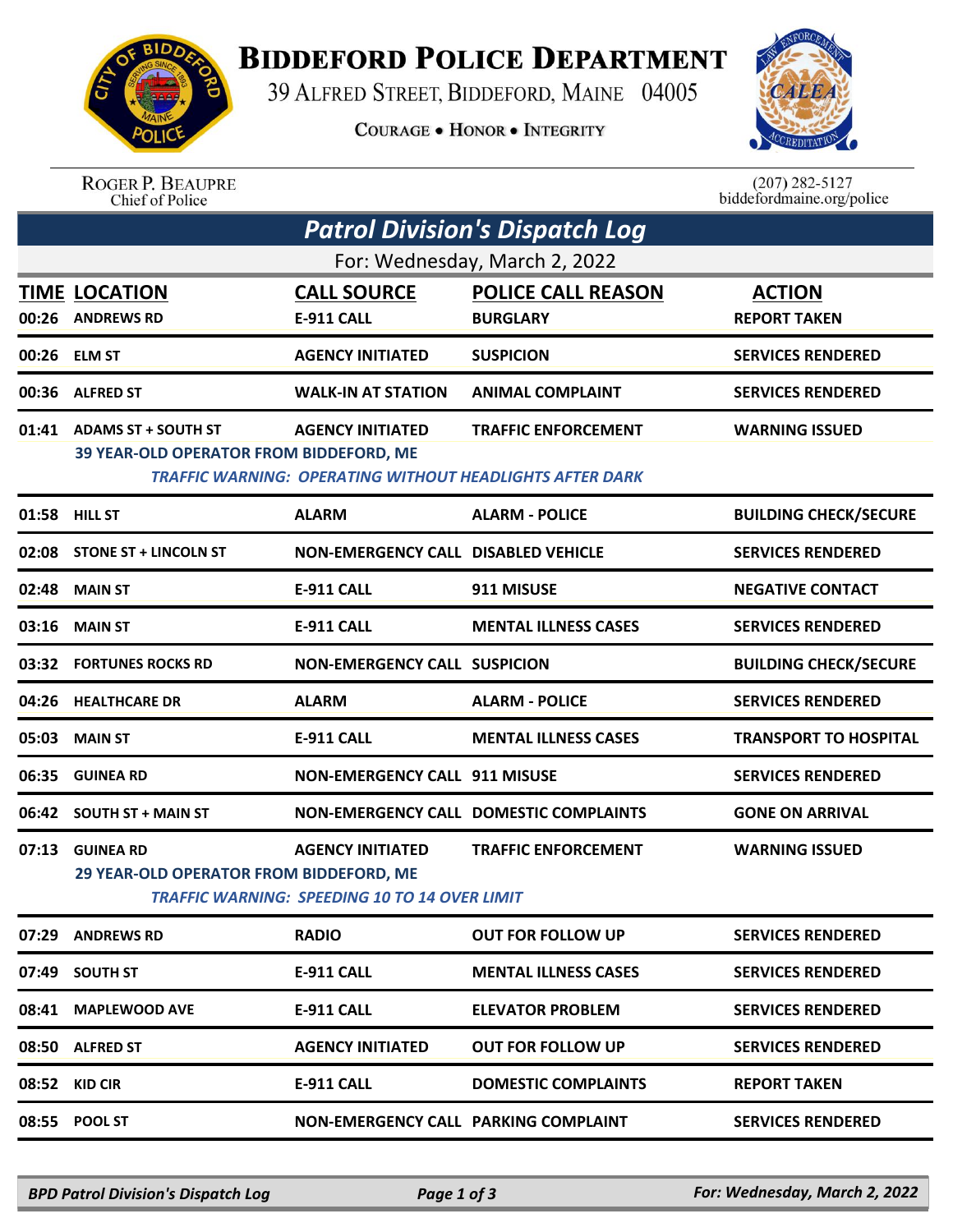| <b>TIME LOCATION</b><br>09:38 BOULDER WAY                                                                                                                                                                           | <b>CALL SOURCE</b><br><b>WALK-IN AT STATION</b>                                  | <b>POLICE CALL REASON</b><br><b>THEFT</b>                                                              | <b>ACTION</b><br><b>REPORT TAKEN</b> |  |  |  |
|---------------------------------------------------------------------------------------------------------------------------------------------------------------------------------------------------------------------|----------------------------------------------------------------------------------|--------------------------------------------------------------------------------------------------------|--------------------------------------|--|--|--|
| 10:07 GRAHAM ST                                                                                                                                                                                                     | <b>E-911 CALL</b>                                                                | <b>MENTAL ILLNESS CASES</b>                                                                            | <b>SERVICES RENDERED</b>             |  |  |  |
| 10:24 ELM ST + CUTTS ST<br>DEFENDANT: DAVID D PHENG  AGE: 37  RESIDENT OF: PORTLAND, ME<br><b>CHARGE: OPERATE VEHICLE WITHOUT LICENSE</b>                                                                           | <b>E-911 CALL</b>                                                                | <b>VEHICLE CRASH - POLICE ONLY</b>                                                                     | <b>SUMMONS ISSUED</b>                |  |  |  |
| 11:11 BIDDEFORD GATEWAY CTR                                                                                                                                                                                         |                                                                                  | NON-EMERGENCY CALL VEHICLE CRASH - POLICE ONLY                                                         | <b>REPORT TAKEN</b>                  |  |  |  |
| 11:17 CUTTS ST + ELM ST                                                                                                                                                                                             | <b>RADIO</b>                                                                     | <b>PARKING COMPLAINT</b>                                                                               | <b>PARKING TICKET ISSUED</b>         |  |  |  |
| 11:24 ALFRED ST                                                                                                                                                                                                     | <b>AGENCY INITIATED</b>                                                          | <b>PAPERWORK</b>                                                                                       | <b>NEGATIVE CONTACT</b>              |  |  |  |
| 11:25 CLEAVES ST                                                                                                                                                                                                    | <b>AGENCY INITIATED</b>                                                          | <b>PAPERWORK</b>                                                                                       | <b>PAPERWORK NOT SERVED</b>          |  |  |  |
| 11:42 ALFRED ST                                                                                                                                                                                                     | <b>E-911 CALL</b>                                                                | <b>CHECK WELFARE</b>                                                                                   | <b>NO TRANSPORT</b>                  |  |  |  |
| 11:48 POOL ST                                                                                                                                                                                                       | <b>AGENCY INITIATED</b>                                                          | <b>OUT FOR FOLLOW UP</b>                                                                               | <b>SERVICES RENDERED</b>             |  |  |  |
| 11:50 CORNISH AVE + MT PLEASANT S NON-EMERGENCY CALL THEFT                                                                                                                                                          |                                                                                  |                                                                                                        | <b>SERVICES RENDERED</b>             |  |  |  |
| 13:10 ELM ST                                                                                                                                                                                                        |                                                                                  | NON-EMERGENCY CALL VEHICLE CRASH - POLICE ONLY                                                         | <b>SERVICES RENDERED</b>             |  |  |  |
| <b>OTHER</b><br>13:48 BRADBURY ST<br><b>PAPERWORK</b><br><b>SUMMONS ISSUED</b><br>DEFENDANT: JUVENILE - A  AGE: 12  RESIDENT OF: BIDDEFORD, ME<br><b>CHARGE: UNLAWFUL SEXUAL TOUCHING</b><br><b>CHARGE: ASSAULT</b> |                                                                                  |                                                                                                        |                                      |  |  |  |
| 14:51 POOL ST<br>23 YEAR-OLD OPERATOR FROM BIDDEFORD, ME                                                                                                                                                            | <b>AGENCY INITIATED</b><br><b>TRAFFIC WARNING: SPEEDING 10-14 MPH OVER LIMIT</b> | <b>TRAFFIC ENFORCEMENT</b><br><b>TRAFFIC WARNING: OPERATE VEHICLE W/O VALID INSPECTION CERTIFICATE</b> | <b>WARNING ISSUED</b>                |  |  |  |
| 14:59 ELM ST                                                                                                                                                                                                        | E-911 CALL                                                                       | <b>CHECK WELFARE</b>                                                                                   | <b>GONE ON ARRIVAL</b>               |  |  |  |
| 15:03 MT PLEASANT ST                                                                                                                                                                                                | <b>AGENCY INITIATED</b>                                                          | <b>PRO-ACTIVE DV RESPONSE TEAM</b>                                                                     | <b>NEGATIVE CONTACT</b>              |  |  |  |
| 15:15 ELM ST                                                                                                                                                                                                        | E-911 CALL                                                                       | <b>VEHICLE CRASH - POLICE ONLY</b>                                                                     | <b>SERVICES RENDERED</b>             |  |  |  |
| 15:28 ALFRED ST + DENTAL AVE                                                                                                                                                                                        | <b>RADIO</b>                                                                     | <b>VEHICLE CRASH - POLICE ONLY</b>                                                                     | <b>STATE FORM TAKEN</b>              |  |  |  |
| 15:33 FOSS ST                                                                                                                                                                                                       | <b>OTHER</b>                                                                     | <b>WARRANT ARREST</b>                                                                                  | <b>NEGATIVE CONTACT</b>              |  |  |  |
| 15:34 MAIN ST                                                                                                                                                                                                       |                                                                                  | NON-EMERGENCY CALL COMMUNITY ENGAGEMENT                                                                | <b>SERVICES RENDERED</b>             |  |  |  |
| 16:28 MEDICAL CENTER DR                                                                                                                                                                                             | E-911 CALL                                                                       | ATTEMPTED/THREATENED SUICIDE SERVICES RENDERED                                                         |                                      |  |  |  |
| 16:33 MAY ST                                                                                                                                                                                                        | E-911 CALL                                                                       | <b>PARKING COMPLAINT</b>                                                                               | <b>CANCELLED IN ROUTE</b>            |  |  |  |
| 16:39 ALFRED ST                                                                                                                                                                                                     | <b>WALK-IN AT STATION</b>                                                        | <b>PAPERWORK</b>                                                                                       | <b>SERVICES RENDERED</b>             |  |  |  |
| 17:06 MARINER WAY                                                                                                                                                                                                   | <b>NON-EMERGENCY CALL SUSPICION</b>                                              |                                                                                                        | <b>WARNING ISSUED</b>                |  |  |  |